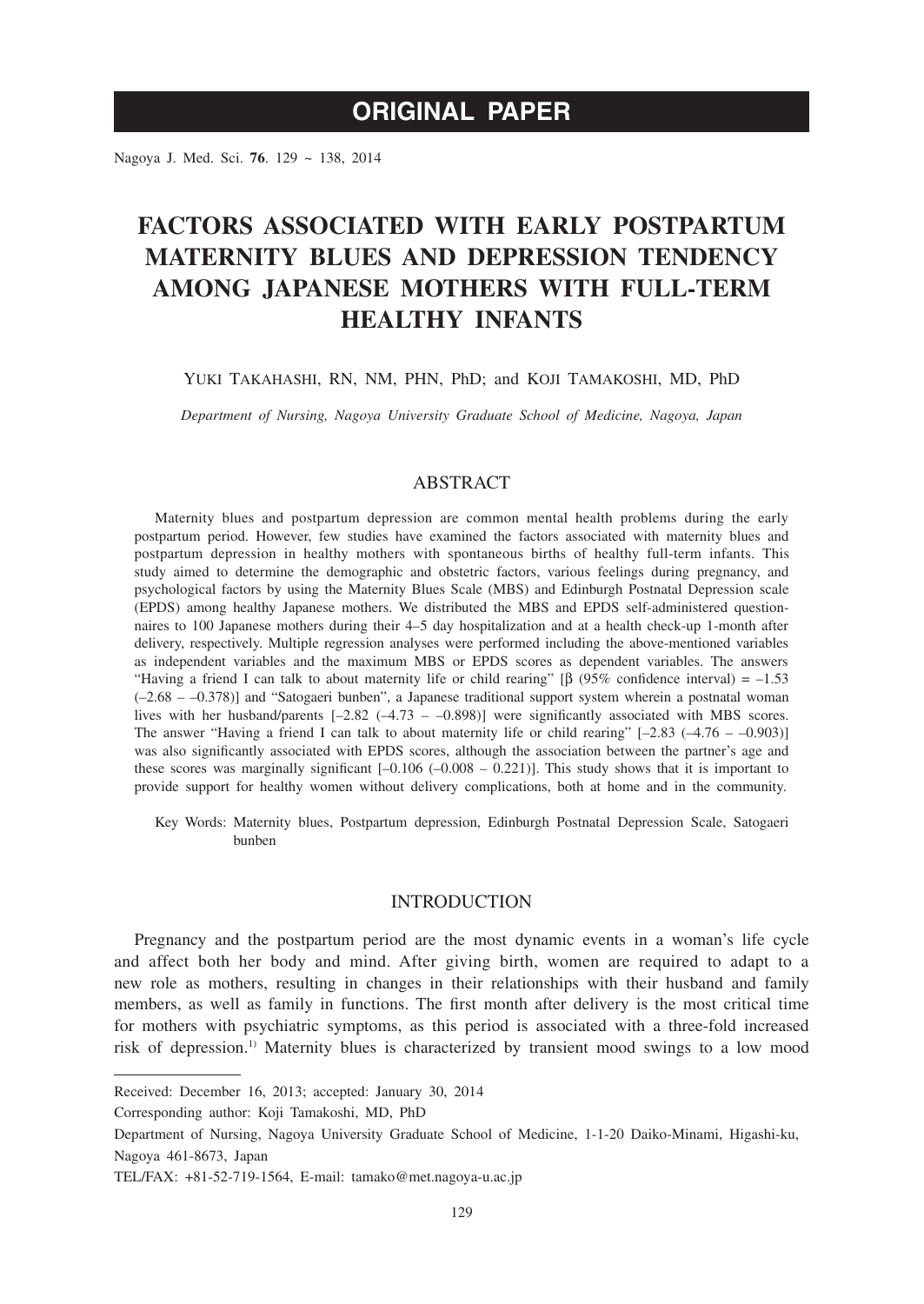and crying that usually abates within the first few days after delivery.<sup>2-4)</sup> Whereas, postpartum depression occurs a few weeks after delivery and lasts for a few weeks or months.<sup>5)</sup> Mothers with postpartum depression sometimes need intervention or medical treatment. Above all, maternity blues and postpartum depression are common symptoms/complications associated with childbearing. According to a recent Cochrane review, $6$  the rate of postpartum depression in women is between 3–25% in the first year following delivery. Some reviews have reported that significant factors related to postpartum depression were depression or anxiety during pregnancy, social support from friends and relatives, life events like the death of a loved one, divorce, job loss, marital relationship, obstetric factors, pregnancy-related complications such as premature labor, and socioeconomic status.<sup>5), 7-13)</sup> Some studies have investigated the relationship between maternity blues and postnatal depression.14-17) Mothers with postpartum depression or psychological illness find it difficult to care for their children. Postpartum depression also causes impaired maternalinfant interactions,18) such as negative perceptions of infant behavior, which have been linked to attachment insecurity in children.19-21) Therefore, mental instability in the mother is considered a critical public health problem.

Most previous studies included mothers with various obstetric complications and infant conditions (premature infants, anomalies etc.), or psychological anamnesis. According to the Journal of Health and Welfare Statistics,<sup>22)</sup> 90.5% of boys and 88.7% of girls are born with a birth weight of 2500–4000 g, while the term delivery rate is 94.0%. From this, we can conclude that postpartum depression most often occurs in mothers with normal pregnancies who give birth to healthy babies. This fact highlights the importance of not only a high-risk strategy but also a population-wide strategy for maternal mental health. However, few studies have been conducted on healthy mothers who spontaneously give birth to healthy full-term infants. This study aimed to evaluate the contribution of demographic and obstetric factors, including "satogaeri bunben," various feelings during pregnancy, and psychological factors by using the Maternity Blues Scale (MBS) and Edinburgh Postnatal Depression Scale (EPDS).

#### **METHODS**

We conducted a longitudinal study of 147 women who had normal deliveries at two maternity hospitals in Aichi Prefecture, Japan, from January to October 2009. Maternal inclusion criteria were spontaneous birth of a singleton full-term healthy infant and uncomplicated pregnancy and delivery. Maternal exclusion criteria were past mental health disorder in the mothers, signs of fetal distress during labor, and cesarean section. Infant exclusion criteria were any congenital anomaly and obvious birth asphyxia as assessed through either 1-minute or 5-minute Apgar score of ≤7. According to the above-mentioned criteria, we distributed and collected the questionnaires in person during hospitalization and by mail one month after birth. Finally, the current analysis was restricted to 100 mothers because of a response rate of 88.7%. This study protocol was approved by the Ethics Review Committee at Nagoya University School of Medicine, Nagoya, Japan. On admission to hospital, the mothers gave written informed consent for participation in this study and the use of their personal information.

Demographic data were collected from medical records during hospitalization. Stein's MBS<sup>3)</sup> is a self-rating, 13-item scale for measuring maternity blues. We used the Japanese version of the MBS that is validated by Yamashita.<sup>23)</sup> The sum of the score for each item with a range of 0–26 was provided daily during hospitalization (4 or 5 days). The maximum of the daily scores was used as a representative score of each mother. A score of ≥8 often signifies that a significant mood swing has occurred.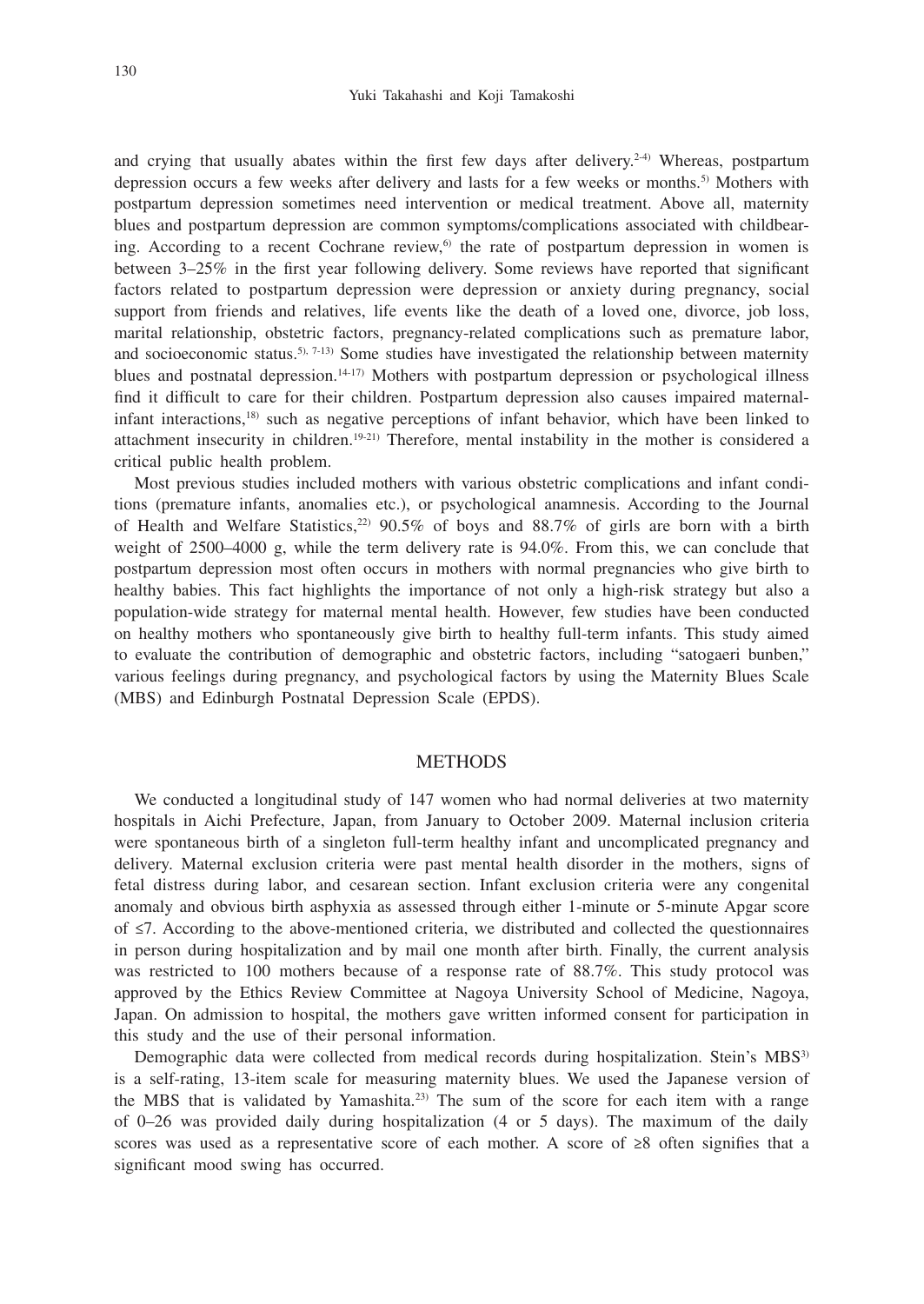The EPDS is a self-rating, 10-item scale used in screening for postpartum depression.<sup>24)</sup> The EPDS was translated into Japanese and standardized.14), 25) Each questionnaire item is scored on a 4-point scale from 0–3, with the minimum and maximum total scores being 0 and 30 points, respectively. The cut-off point is 8/9 in this study for the assessment of postpartum depression. At one month after delivery, the subjects were sent the EPDS questionnaire by mail.

We also distributed the Maternal Attachment Inventory (MAI) to the subjects at 3 days, 5 days, and 1 month after delivery. MAI is a self-reported, 26-item questionnaire designed to measure maternal affectionate attachment to infants.26) The MAI was translated into Japanese and was verified for concurrent validity.<sup>27)</sup> Each item is scored on a 4-point scale from  $1-4$ , the minimum and maximum total scores being 26 and 104 points, respectively; a higher score indicates a stronger attachment to the infant.

We asked questions about feeling and mood regarding pregnancy, childbirth, and their husbands/partners on the first day after delivery. These questions were based on the original 8-item rating scale, which was scored according to the following a 5-step scale: 1, strongly disagree; 2, somewhat disagree; 3, neutral; 4, somewhat agree; and 5, strongly agree. As most respondents selected option 5 (Table 2), this category was rescored as agree overall and the other categories were combined. In the analyses mentioned below, they were used as categorical data.

Statistical analysis was performed by using SPSS version 17.0 for Windows. Descriptive statistics were used to summarize the demographic factors. All continuous variables were shown as mean  $\pm$  standard deviation (SD), and categorical data were presented based on frequency and percentage. The correlation of MBS and EPDS scores with other study variables was given by using Pearson's correlation coefficients or Spearman's rank-correlation coefficient. Multiple regression analysis was performed by using the forced entry method to estimate the contribution of study variables to MBS and EPDS scores. The dependent variable was either MBS or EPDS score. The independent variables had a borderline significant association with MBS or EPDS scores (p-value< $0.1$ ). A p-value < $0.05$  was considered significant.

#### RESULTS

Table 1 shows the characteristics of the study subjects and their infants. The mean age of the mothers who participated in this study was  $30.1\pm4.8$  years (range: 18.0–39.0 years), the mean duration of hospitalization was  $5.4\pm0.6$  days postpartum, and the routine medical examination at 1 month after birth was performed at  $30.9\pm3.0$  days postpartum. The mean of the maximum MBS score was  $4.4\pm3.1$  (range: 0.0–14.0). The mean EDPS at 1 month was  $3.6\pm3.0$  (range: 0.0–13.0). Fifteen mothers (15.0%) had an MBS score of  $\geq 8$  and 10 mothers (10.0%) had an EPDS score of ≥9. Four mothers (4.0%) had both an MBS score of ≥8 and an EPDS score of ≥9. All mothers and newborn infants were in good physical condition.

Table 2 shows the feeling and mood regarding pregnancy, childbirth, and their husbands/ partners. The proportion of strongly agree was 70–90% for each of the questions.

Table 3 shows the associations among MBS and EPDS scores, and the study variables shown in Tables 1 and 2. A positive association between MBS and EPDS scores was observed (correlation coefficients:  $r=0.472$ ). Delivery in the area where the subjects' parents live  $(r=-0.223)$ , so-called "satogaeri bunben" indicating that postnatal women live with their own parents, and "I have a friend I can talk to about maternity life or child rearing" (r=–0.233), were significantly associated with MBS scores. "I have a friend I can talk to about maternity life or child rearing" ( $r=-0.226$ ), MAI at day 5 ( $r=-0.185$ ), and at 1 month ( $r=-0.207$ ), were significantly and inversely associated with EPDS scores. The husband's/partner's age also had borderline significant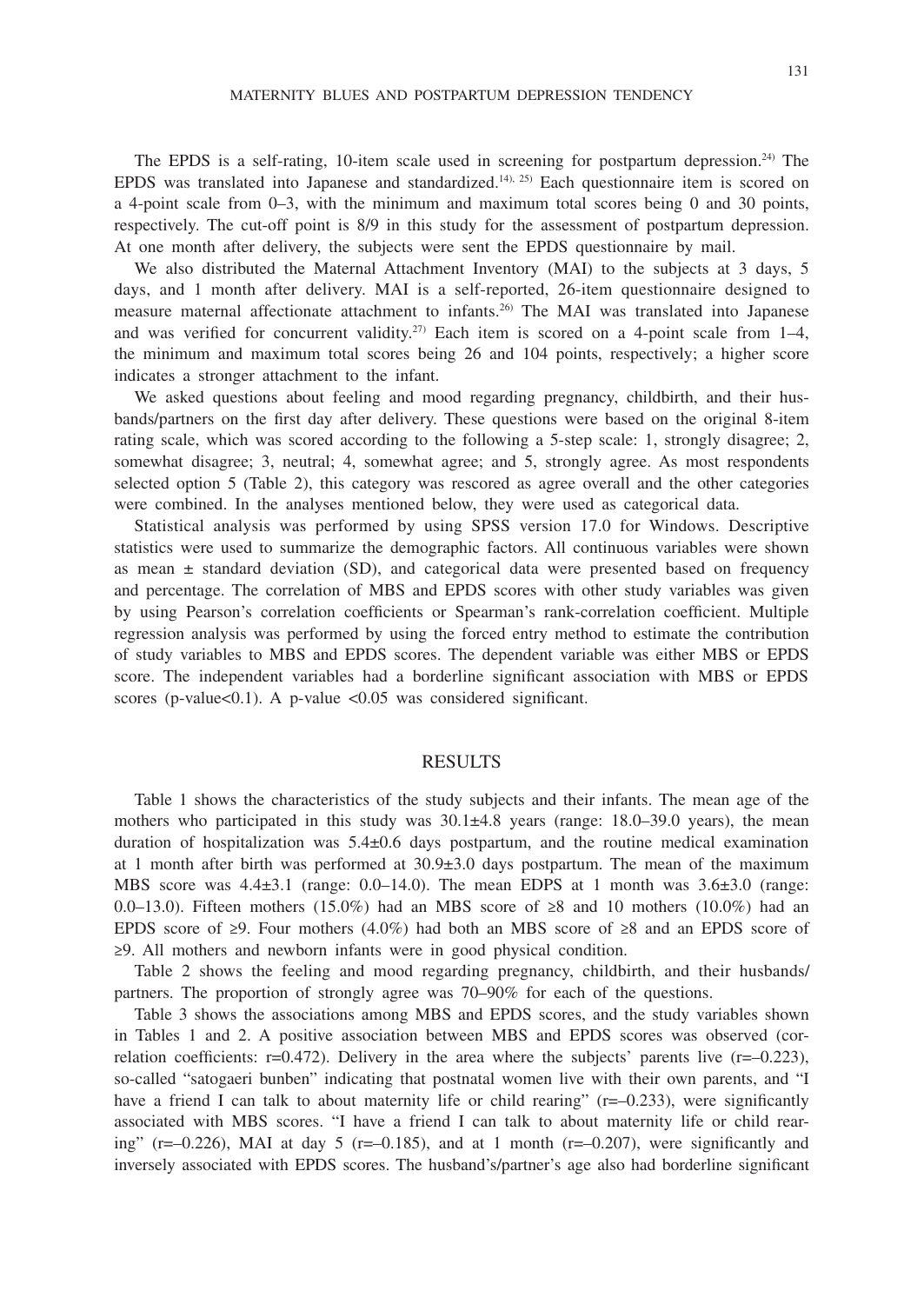|                                             | Mean           | $\pm$    | <b>SD</b> | Min     | $\overline{\phantom{0}}$ | Max    |
|---------------------------------------------|----------------|----------|-----------|---------|--------------------------|--------|
| Parental variables                          |                |          |           |         |                          |        |
| Mother's age, years                         | 30.1           | $\pm$    | 4.8       | 18.0    | $\equiv$                 | 39.0   |
| Previous pregnancies                        | 0.9            | $\pm$    | 1.0       | 0.0     | $=$                      | 4.0    |
| Previous deliveries                         | 0.7            | $\pm$    | 0.7       | $0.0\,$ | $\equiv$                 | 3.0    |
| Duration of labor, min                      | 608.6          | $\pm$    | 582.0     | 67.0    | $\equiv$                 | 3600.0 |
| Amount of bleeding, g                       | 328.7          | $\pm$    | 234.4     | 80.0    | $\equiv$                 | 1665.0 |
| Duration of Skin-to-skin contact, min       | 74.8           | $\pm$    | 18.7      | 27.0    | $\equiv$                 | 107.0  |
| Duration of hospital care, days             | 5.4            | $\pm$    | 0.6       | 4.0     | $\equiv$                 | 6.0    |
| Husband's/partner's age, years              | 31.9           | $\pm$    | 5.1       | 20.0    | $\equiv$                 | 43.0   |
| Infant variables                            |                |          |           |         |                          |        |
| Gestation age at birth, weeks               | 39.8           | $\pm$    | 1.0       | 37.3    | $\equiv$                 | 42.0   |
| Birth weight, g                             | 3080.4         | $\pm$    | 359.6     | 2202.0  | $\qquad \qquad -$        | 4098.0 |
| Baby's sex (boy/girl)                       | (50)           | $\prime$ | 50)       |         |                          |        |
| Weight at 1 M, g                            | 4108.2         | $\pm$    | 511.1     | 2838.0  | $\equiv$                 | 5512.0 |
| Medical examination 1 month after birth     | 30.9           | $\pm$    | 3.0       | 23.0    |                          | 45.0   |
| Scores for each rating scale                |                |          |           |         |                          |        |
| Infant attachment score on Day 3            | 97.1           | $\pm$    | 6.6       | 69.0    | $\overline{a}$           | 104.0  |
| Infant attachment score on Day 5            | 99.6           | $\pm$    | 5.6       | 75.0    | $\equiv$                 | 104.0  |
| Infant attachment score at 1 M              | 100.1          | $\pm$    | 4.9       | 76.0    | $\equiv$                 | 104.0  |
| Maternity blues during first 4 days         | 10.7           | $\pm$    | 8.2       | 0.0     | ÷                        | 43.0   |
| Maximum maternity blues score               | 4.4            | $\pm$    | 3.1       | 0.0     | $\equiv$                 | 14.0   |
| Edinburgh Postnatal Depression scale at 1 M | 3.6            | $\pm$    | 3.0       | 0.0     | $\equiv$                 | 13.0   |
|                                             | $\cal N$       |          | $(\%)$    |         |                          |        |
| Parity                                      |                |          |           |         |                          |        |
| Primipara                                   | 46             |          | 46.0      |         |                          |        |
| Multipara                                   | 54             |          | 54.0      |         |                          |        |
| Mother's employment                         |                |          |           |         |                          |        |
| Full-time housewife                         | 60             |          | 60.0      |         |                          |        |
| Full-time worker                            | 34             |          | 34.0      |         |                          |        |
| Part-time worker                            | 6              |          | 6.0       |         |                          |        |
| Husband's/partner's employment              |                |          |           |         |                          |        |
| Yes                                         | 99             |          | 99.0      |         |                          |        |
| No                                          | $\mathbf{1}$   |          | 1.0       |         |                          |        |
| Postnatal stay with her family              |                |          |           |         |                          |        |
| Yes                                         | 48             |          | 48.0      |         |                          |        |
| No                                          | 52             |          | 52.0      |         |                          |        |
| Supporter                                   |                |          |           |         |                          |        |
| Yes                                         | 98             |          | 98.0      |         |                          |        |
| No                                          | $\overline{c}$ |          | 2.0       |         |                          |        |
| Induction                                   |                |          |           |         |                          |        |
| Yes                                         | 22             |          | 22.0      |         |                          |        |
| No                                          | 78             |          | 78.0      |         |                          |        |
| Epidural anesthesia                         |                |          |           |         |                          |        |
| Yes                                         | $\tau$         |          | $7.0\,$   |         |                          |        |
| No                                          | 93             |          | 93.0      |         |                          |        |
| Husband/partner present at delivery         |                |          |           |         |                          |        |
| Yes                                         | 75             |          | 75.0      |         |                          |        |
| No                                          | 25             |          | 25.0      |         |                          |        |

## **Table 1** Parental and infant characteristics

*n*=100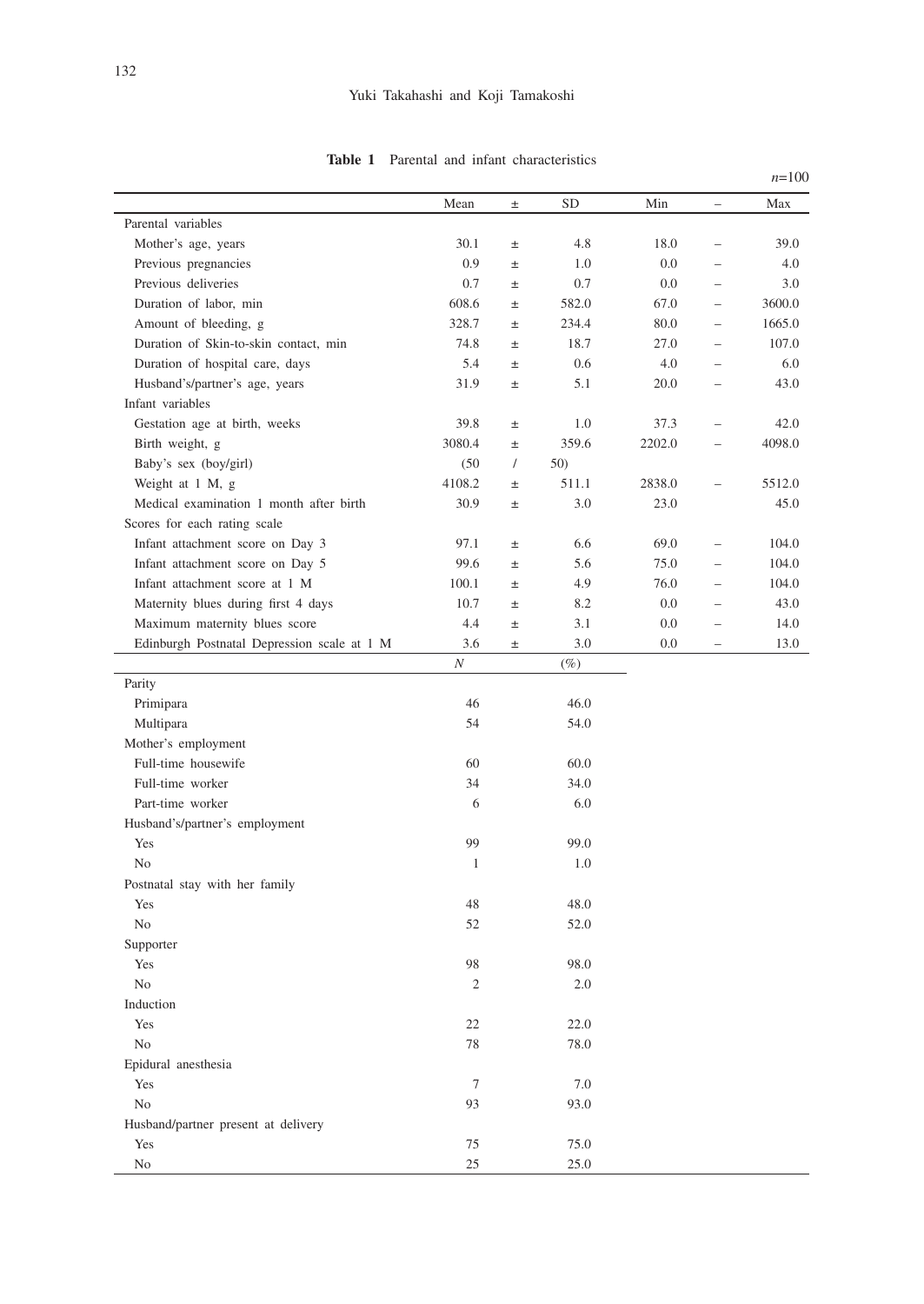|                                                                        | Strongly<br>Disagree | Somewhat<br>Disagree | Neutral | Somewhat<br>Agree | Strongly<br>Agree |
|------------------------------------------------------------------------|----------------------|----------------------|---------|-------------------|-------------------|
|                                                                        | $N(\%)$              | $N(\%)$              | $N(\%)$ | $N(\%)$           | $N(\%)$           |
| I was happy when I learned I was pregnant                              | 1(1.0)               | 0(0.0)               | 0(0.0)  | 11(11.0)          | 88 (88.0)         |
| I was happy when I felt fetal movement                                 | 0(0.0)               | 1(1.0)               | 1(1.0)  | 13(13.0)          | 85 (85.0)         |
| I tried to do something for the baby during my<br>pregnancy            | 2(2.0)               | 13(13.0)             | 1(1.0)  | 38 (38.0)         | 46 (46.0)         |
| My husband/partner was happy when told of my<br>pregnancy              | 0(0.0)               | 2(2.0)               | 3(3.0)  | 15(15.0)          | 80 (80.0)         |
| My husband/partner cooperated with me during my<br>pregnancy           | 1(1.0)               | 4(4.0)               | 4(4.0)  | 21(21.0)          | 70(70.0)          |
| I was satisfied with our marriage                                      | 0(0.0)               | 0(0.0)               | 3(3.0)  | 8(8.0)            | 89 (89.0)         |
| I have a friend I can talk to about maternity life or<br>child rearing | 1(1.0)               | 3(3.0)               | 0(0.0)  | 6(6.0)            | 90(90.0)          |
| I was satisfied with my delivery experience                            | 0(0.0)               | 1(1.0)               | 1(1.0)  | 13(13.0)          | 85 (85.0)         |

**Table 2** Mother's feelings about her pregnancy, delivery, husband/partner and reaction of husband/partner *n*=100

**Table 3** Correlation coefficients between study variables and MBS and EPDS scores

*n*=100

| <b>Ozbstetric</b> factors                 |             |             |
|-------------------------------------------|-------------|-------------|
|                                           | Maximum MBS | <b>EDPS</b> |
|                                           |             | at $1 M$    |
| Previous pregnancies                      | 0.015       | $-0.051$    |
| Previous deliveries                       | $-0.072$    | $-0.140$    |
| Duration of labor                         | $-0.035$    | $-0.011$    |
| Amount of bleeding                        | $-0.095$    | $-0.128$    |
| Duration of Skin-to-skin contact          | 0.125       | 0.150       |
| Husband/partner present at delivery       | $-0.034$    | $-0.112$    |
| Birth weight                              | $-0.104$    | $-0.063$    |
| Rate of infant weight increase at 1 month | 0.090       | 0.022       |
| Infant weight at 1 month                  | $-0.147$    |             |
|                                           |             |             |

**Feelings regarding pregnancy, childbirth, husband and psychiatric scales**

|                                                                     | Maximum MBS | <b>EDPS</b> |
|---------------------------------------------------------------------|-------------|-------------|
|                                                                     |             | at 1 M      |
| I was happy when I learned I was pregnant                           | $-.054$     | 0.097       |
| I was happy when I felt fetal movement                              | $-.018$     | 0.152       |
| I tried to do something for the baby during my pregnancy            | .052        | 0.123       |
| My husband/partner was happy when told of my pregnancy              | $-.080$     | 0.007       |
| My husband/partner cooperated with me during my pregnancy           | .049        | 0.093       |
| I was satisfied with our marriage                                   | $-.090$     | 0.114       |
| I have a friend I can talk to about maternity life or child rearing | $-0.223**$  | $-0.226**$  |
| I was satisfied with my delivery experience                         | $-.115$     | 0.054       |
| Infant attachment score on day 3                                    | $-.114$     | $-0.142$    |
| Infant attachment score on day 5                                    | $-.175$     | $-0.185**$  |
| Infant attachment score at 1 month                                  |             | $-0.207**$  |
| Maximum maternity blues score                                       |             | $.472**$    |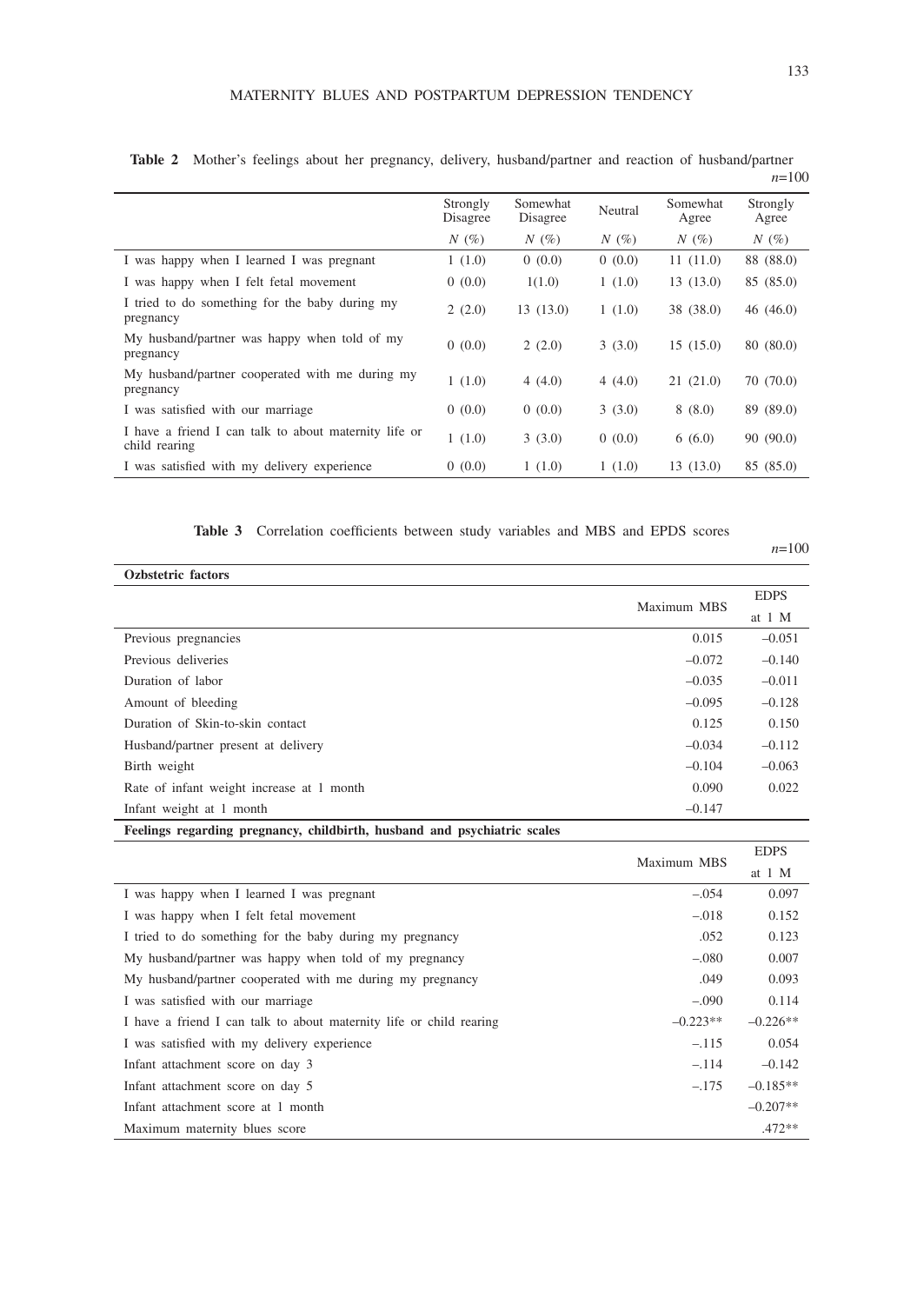| Sociodemographic factors                       |             |                         |
|------------------------------------------------|-------------|-------------------------|
|                                                | Maximum MBS | <b>EDPS</b>             |
|                                                |             | at 1 M                  |
| Mother's age                                   | .133        | $0.194*$                |
| Husband's/partner's age                        | .069        | 0.164                   |
| Mother's employment states (Yes/No)            | $-.135$     | $-0.124$                |
| Husband's/partner's employment states (Yes/No) | $-.161$     | $-0.053$                |
| Satogaeri bunben (Yes/No)                      | $-.223*$    | $-0.016$                |
| Presence of support figure (Yes/No)            | $-.090$     | $-0.125$                |
|                                                |             | $*$ p<0.10,<br>**p<0.05 |

**Table 4** Factors associaited with MBS and EDPS scores based on multiple regression analyses

|                                                                          | B        | $95\%$ C.I.                                                    | standardized $\beta$ | $p$ value |
|--------------------------------------------------------------------------|----------|----------------------------------------------------------------|----------------------|-----------|
| <b>Maximum MBS</b>                                                       |          | F=7.154. $R^2$ =0.129. adjusted $R^2$ =0.111                   |                      |           |
| I have a friend I can talk to about<br>my maternity life or childrearing | $-1.530$ | $-2.681$<br>to $-0.378$                                        | $-0.251$             | $0.010**$ |
| Presence of Satogaeri Bunben                                             | $-2.815$ | $-4.732$<br>to $-0.898$                                        | $-0.277$             | $0.004**$ |
| <b>EDPS</b> at 1 month                                                   |          | F=4.881. R <sup>2</sup> =0.170. adjusted R <sup>2</sup> =0.136 |                      |           |
| I have a friend I can talk to about<br>maternity life or child rearing   | $-2.829$ | $-4.756$ to $-0.903$                                           | $-0.285$             | $0.004**$ |
| Infant attachment score on Day 5                                         | $-0.042$ | $-0.149$<br>0.064<br>to                                        | $-0.080$             | 0.429     |
| Husband's/partner's age                                                  | 0.106    | $-0.008$<br>0.221<br>to                                        | 0.181                | $0.068*$  |

95% C.I. indicates 95% confidence interval, forced entry method

 $*P<0.05$ ,  $*P<0.10$ 

association with EDPS scores. Neither MBS nor EPDS scores were significantly associated with obstetric factors. Multiple regression analyses, including the variables associated with MBS or EPDS scores as independent variables, are shown in Table 4. "I have a friend I can talk to about maternity life or child rearing" [β (95% confidence interval) =–1.53 (–2.68 – –0.378), standardized  $β = -0.251$ , p<0.05] and "satogaeri bunben" [β (95% confidence interval) = -2.82 (-4.73 - -0.898), standardized  $\beta = -0.277$ , p<0.01] were mutually and independently associated with MBS scores. Only "I have a friend I can talk to about maternity life or child rearing"  $\beta$  (95% CI) =–2.83  $(-4.76 - 0.903)$  and, standardized  $\beta = -0.285$ , p<0.01] was significantly associated with EPDS scores, although the association of the husband's/partner's age with EPDS scores was marginally significant [β (95% CI)=-0.106 (-0.008-0.221), standardized  $\beta$ =0.181, p=0.068].

### **DISCUSSION**

The present study evaluated the demographic, obstetric, emotional, and psychological factors in healthy mothers who had normal birth by using the MAI questionnaire and EPDS scale. In this study, 15 mothers (15.0%) were categorized as having had maternity blues, and 10 (10.0%) were suspected to have postpartum depression. In previous studies, the prevalence of maternity blues in Japanese women was  $4-50\%,$ <sup>15)</sup> whereas in Western countries it was reported to be about 50%.<sup>4), 13), 28, 29)</sup> On the other hand, postpartum depression affects approximately 10–19% of Japanese women,<sup>14), 30)</sup> which is similar to rates seen in Western countries.<sup>29)</sup> In our study, the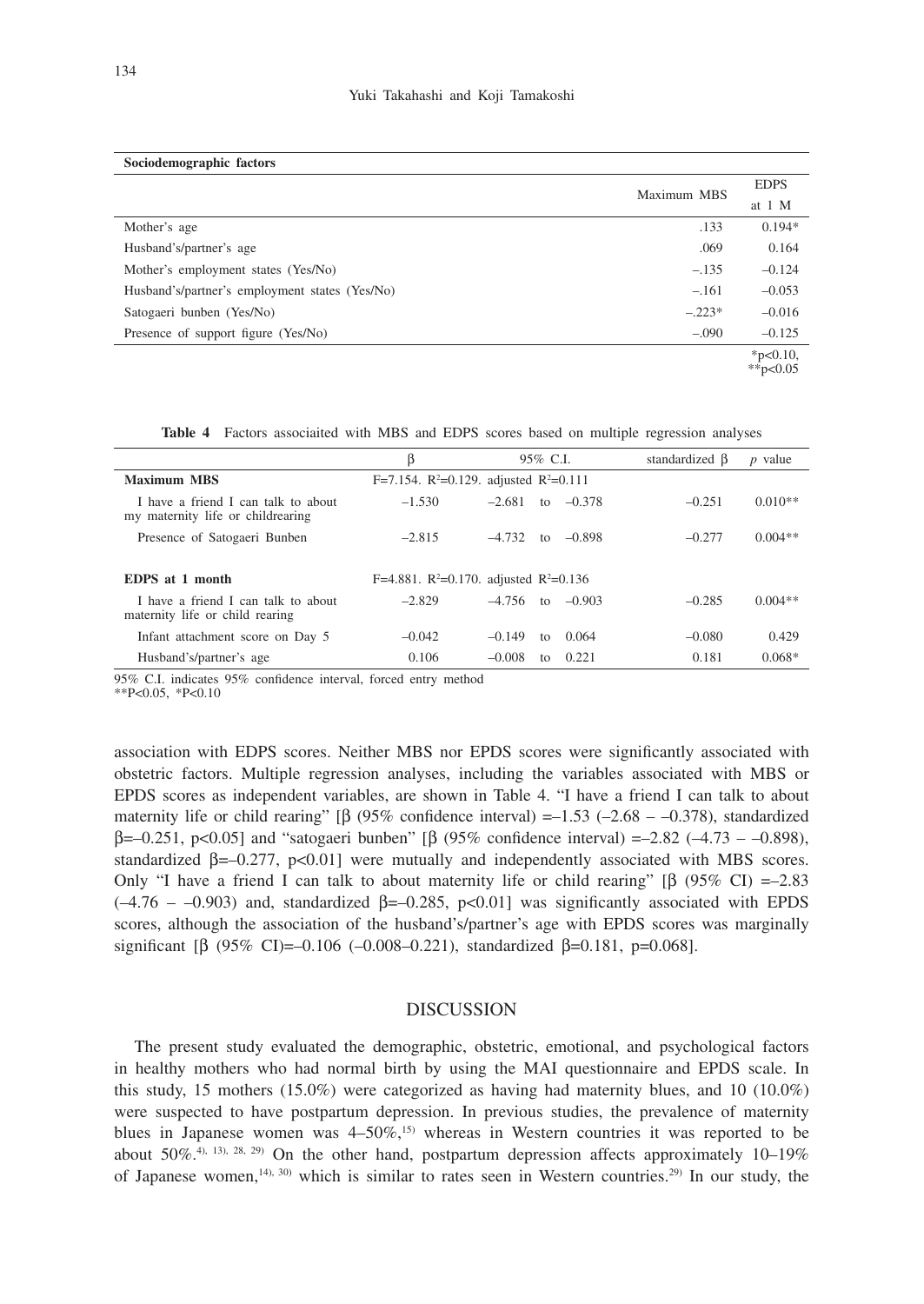prevalence rate of maternity blues and postpartum depression was lower than in previous studies. Our subject criteria originally included no complication-related pregnancy and delivery, no mental diseases in the past, normal birth, and healthy normal infants. However, among our study subjects, maternity blues were significantly and positively associated with postpartum depression at 1 month after delivery. In previous European and American studies, Henshaw *et al.*17) reported that British women with severe blues are 2.8 times as likely to experience postpartum depression at 6 months as those without. In Turkish women with postpartum depression, Kirpinar *et al.*13) reported a significant positive correlation between the prevalence of postpartum depression symptomatology at 1 and 6 weeks (Kendall's tau\_b correlation coefficient:  $r=0.60$ ,  $p<0.001$ ). Adewuya<sup>31)</sup> showed that Nigerian women with maternity blues at day 5 are 12 times more likely to be diagnosed at 4 weeks and 10 times more likely to be diagnosed as depressed at 8 weeks postpartum than those without the maternity blues. These results suggest that the prevention of maternity blues in the early postpartum phase leads to the prevention of postpartum depression later.

Most research on the factors associated with postpartum depressive mood have evaluated postpartum depression over 1 month; however, a few studies report the association of maternity blues or early postpartum depressive symptoms with obstetric, psychological, and sociodemographic factors. Bloch *et al.*32) assessed Israeli women during the first 3 days after delivery by using the EPDS scale. The results showed that a history of depression, including such psychological factors as premenstrual dysphoric disorder and psychiatric symptoms during pregnancy, were associated with early postpartum mood symptoms. However, they did not consider obstetric or sociodemographic factors. On the other hand, the subjects of our study were women with no history of disease including psychiatric disorders. Interestingly, our findings show that "I have a friend I can talk to about maternity and childrearing" or "satogaeri bunben" were inversely associated with MBS scores.

Until 5 days after birth, the strongest relevant factor with MB was "satogaeri bunben." In general, most Japanese mothers deliver at a hospital, and are hospitalized for about a week after birth, after which, they return to their family home to stay with their parents and family members. This provides the mother with sufficient support and allows her to rest physically and psychologically for one month after birth; this is "satogaeri bunben." To the best of our knowledge, only 2 studies have reported a relation between "satogaeri bunben" and postpartum depression. Tamaki *et al.*<sup>12)</sup> surveyed women by using the EPDS scale at 1, 3, and 4 months postpartum, and reported that "satogaeri bunben" was not associated with postpartum depression. Yoshida *et al.*<sup>33</sup> also demonstrated no relationship between "satogaeri bunben" and the onset of postpartum depression at 6 months. Our study showed that "satogaeri bunben" was not a relevant factor for EPDS scores at 1 month but was independently and inversely associated with MBS scores during the 5 days of hospitalization. Thus, the MBS score among women who selected "satogaeri bunben" was lower than in those who did not. Murata *et al.*34) suggested that the mother-daughter relationship affects the childbearing attitude; it is one of the effects of "satogaeri bunben." Although "satogaeri bunben" does not directly affect the development of postpartum depression 1 month after delivery, it may indirectly prevent it by preventing maternity blues symptoms early after birth.

Most previous researchers have indicated that poor social support was a predisposing factor for maternity blues and postpartum depression.<sup>5), 10), 36)</sup> Three individuals can provide support to mothers after delivery: her husband/partner, those she can depend on during pregnancy and after birth, and her own parents who are associated with the effectiveness of the "satogaeri bunben." In our study, "I have a friend I can talk to about maternity and child rearing" was independently associated with MBS and EPDS scores at 1 month. For mothers, discussing maternity and child rearing issues with a friend stabilizes their psychological condition. Furthermore, it is very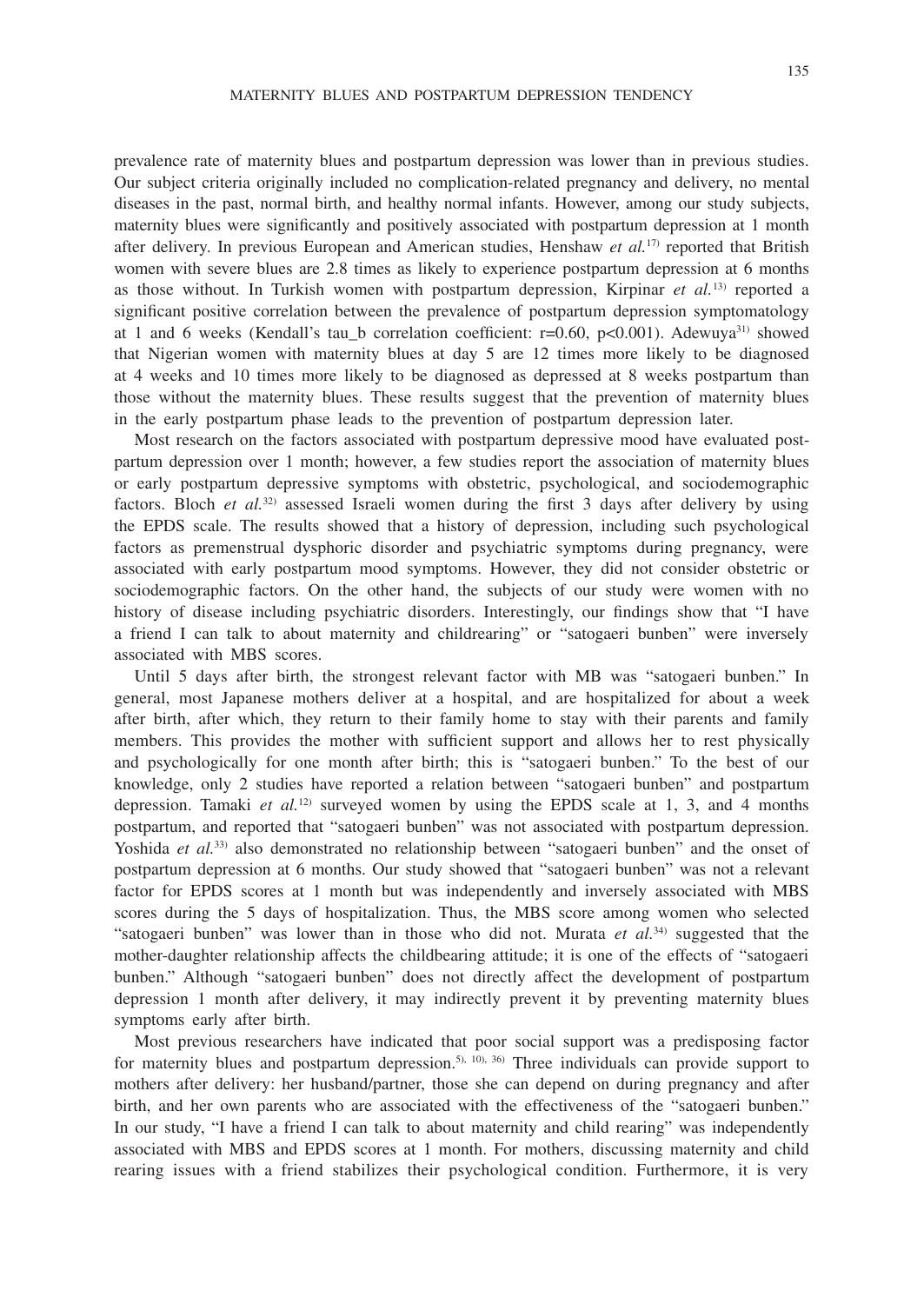important for mothers to have a place to meet for these discussions, where they can readily talk about maternity and child rearing.

The husband/partner is the key person in the life of postpartum women. Kirpinar *et al.*13) studied postpartum depression by using the EPDS scale, and found that a high EPDS score was related to a poor marital relationship in the first postpartum week. O'Hara and Swain<sup>5)</sup> reported that a poor marital relationship led to postpartum depression. In our study, those with older husbands/partners had higher EPDS scores at 1 month after delivery. However, we did not obtain any information about the relationship between postpartum women and their husbands/partners and the amount of cooperation given by husbands/partners. In Japan, as a husband/partner ages, his social standing increases, and he will spend less time helping with housework and child rearing. We need to investigate the factor(s) involved in the relationship between husband/partner age and postpartum depression.

Some previous studies reported that the mother's psychiatric symptoms and early postpartum depressive symptoms were associated with poor mother-infant interaction<sup>35), 37)</sup> or poor maternal attachment.38) We found an inverse association between MAI and EPDS scores at 1 month. Therefore, screening for maternity blues and postpartum depression in the early postpartum period may contribute to a healthy mother-infant relationship.

Our study has both strengths and limitations. One of its strengths is the exclusion of women with medical conditions such as psychiatric disease, chronic disease, and obstetric conditions that affect postpartum mood symptoms. Furthermore, we limited study subjects to healthy mothers and infants. Given the strong association between a history of psychiatric disease and postpartum depression in previous studies, $^{7}$ ,  $^{13}$ ,  $^{17}$ ) it was difficult to detect the association between factors other than a history of psychiatric disease and postpartum depression. There are several limitations that should be duly considered. First, we followed the subjects only until one month after birth. However, previous studies showed that the psychiatric mood at one month was strongly associated with the psychiatric mood thereafter; from a prevention standpoint, it is valuable to elucidate factors relating to maternity blues in our study. Second, our study was conducted in Japan. Our findings may not apply to other populations with different customs and ideologies.

In conclusion, we determined the relevant factors associated with MBS and EPDS scores at 1 month after delivery, and showed that the Japanese custom of "satogaeri bunben," the presence of a friend with whom the mother can discuss maternity and child rearing, and husband/partner age, were associated with postpartum mood. However, no relationship was found with obstetric factors. The risk of depression following delivery was low among the subjects of our study. The importance of support from inside and outside the family should not be underestimated in postpartum women.

#### ACKNOWLEDGMENTS

We appreciate the cooperation of Mitsuhisa Yamada, MD, Shinya Michigami, MD, Haruomi Kondo, MD, Tadayuki Ishimaru, MD, Fusako Niimi, NW, Ritsuko Maetsu, RN, and the staff nurses in generously collecting data for our study. We are also thankful to all the parents participating in this study. This study was supported by grants from the Meijiyasuda Mental Health Foundation and the Yamajifumiko Nursing Research Fund. The authors have no conflicts of interest to report.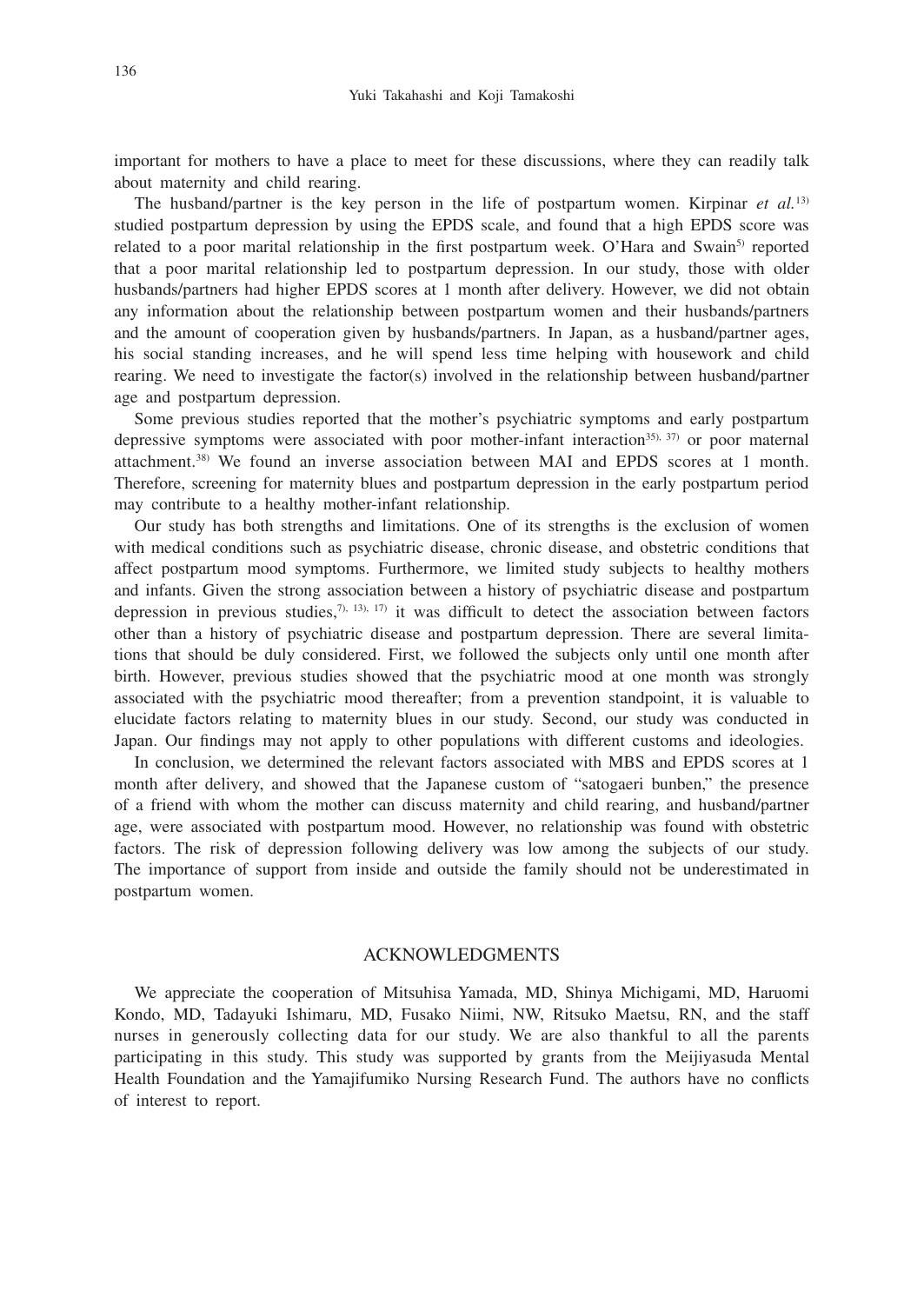#### **REFERENCES**

- 1) Cox JL, Murray D, Chapman G. A controlled study of the onset, duration and prevalence of postnatal depression. *Br J Psychiatry*, 1993; 163: 27–31
- 2) Pitt B. Maternity blues. *Br J Psychiatry*, 1973; 122: 431–433
- 3) Stein GS. The pattern of mental change and body weight change in the first post-partum week. *J Psychosom Res*, 1980; 24: 165–171
- 4) Kennerley H, Gath D. Maternity blues. I. Detection and measurement by questionnaire. *Br J Psychiatry*, 1989; 155: 356–362
- 5) O'Hara, M W and Swain, AM. Rates and risk of postpartum depression—a meta-analysis. *International Review of Psychiatry*, 1996; 8: 37–54
- 6) Dennis CL, Creedy D. Psychosocial and psychological interventions for preventing postpartum depression. *Cochrane Database Syst Rev*, 2004; 18: CD001134
- 7) Milgrom J, Gemmill AW, Bilszta JL, Hayes B, Barnett B, Brooks J *et al.* Antenatal risk factors for postnatal depression: a large prospective study. *J Affect Disord*, 2008; 108: 147–157
- 8) Bergant AM, Heim K, Ulmer H, Illmensee K. Early postnatal depressive mood: associations with obstetric and psychosocial factors. *J Psychosom Res*, 1999; 46: 391–394
- 9) Beck CT. A meta-analysis of predictors of postpartum depression. *Nurs Res*, 1996; 45: 297–303
- 10) Beck CT. Predictors of postpartum depression: an update. *Nurs Res*, 2001; 50: 275–85
- 11) Matthey S, Barnett B, Howie P, Kavanagh DJ. Diagnosing postpartum depression in mothers and fathers: whatever happened to anxiety. *J Affect Disord*, 2003; 74: 139–147
- 12) Tamaki R, Murata M, Okano T. Risk factors for postpartum depression in Japan. *Psychiatry Clin Neurosci*, 1997; 51: 93–98
- 13) Kirpinar I, Gözüm S, Pasinlioğlu T. Prospective study of postpartum depression in eastern Turkey prevalence, socio-demographic and obstetric correlates, prenatal anxiety and early awareness. *J Clin Nurs*, 2010; 19: 422–431
- 14) Yamashita H, Yoshida K, Nakano H, Tashiro N. Postnatal depression in Japanese women. Detecting the early onset of postnatal depression by closely monitoring the postpartum mood. *J Affect Disord*, 2000; 58: 145–154
- 15) Watanabe M, Wada K, Sakata Y, Aratake Y, Kato N, Ohta H, Tanaka K. Maternity blues as predictor of postpartum depression: a prospective cohort study among Japanese women. *J Psychosom Obstet Gynaeco*, 2008; l29: 206–212
- 16) O'Hara MW, Neunaber DJ, Zekoski EM. Prospective study of postpartum depression: prevalence, course, and predictive factors. *J Abnorm Psycho*, 1984; l93: 158–171
- 17) Henshaw C, Foreman D, Cox J. Postnatal blues: a risk factor for postnatal depression. *J Psychosom Obstet Gynaecol*, 2004; 25: 267–272
- 18) Murray L, Fiori-Cowley A, Hooper R, Cooper P. The impact of postnatal depression and associated adversity on early mother-infant interactions and later infant outcome. *Child Dev*, 1996; 67: 2512–2526
- 19) Mayberry LJ, Affonso DD. Infant temperament and postpartum depression: a review. *Health Care Women Int*, 1993; 14: 201–211
- 20) Hipwell AE, Goossens FA, Melhuish EC, Kumar R. Severe maternal psychopathology and infant-mother attachment. *Dev Psychopatho*, 2000. l12: 157–175
- 21) Murray L. The impact of postnatal depression on infant development. *J Child Psychol Psychiatry*, 1992; 33: 543–561
- 22) Health and Welfare Statistics Association; Public health trends in birth weight, the Journal of Health and Welfare Statistics. pp. 54–55, 2013, *Health and Welfare Statistics Association*, Tokyo, Japan. In Japanese
- 23) Yamashita H. In: Nakano H (Ed) External criteria for maternity blues and screening by self-report Questionnaire. Pp. 169–173, 1994, Biological and psychosocial factors during pregnancy of mothers and infants, the Ministry of Health and Welfare, the Japanese Government, Tokyo, Japan.
- 24) Cox JL, Holden JM, Sagovsky R. Detection of postnatal depression. Development of the 10-item Edinburgh Postnatal Depression Scale. *Br J Psychiatry*, 1987; 150: 782–786
- 25) Okano T, Murata M, Masuji F, Tamaki R, Nomura J, Miyaoka H, Kitamura T. Validation and reliability of Japanese version of the EPDS. *Arch Psychiatr Diag Clin Evaluat*, 1996; 74: 525–533, in Japanese
- 26) Müller ME. A questionnaire to measure mother-to-infant attachment. *J Nurs Meas*, 1994; 2: 129–141
- 27) Nakajima T. Reliability and validity of the maternal attachment inventory of Japanese version. *J Jpn Acad Nurs Sci*, 2001; 21: 1–8, in Japanese
- 28) Abiodun OA. Postnatal depression in primary care populations in Nigeria. *Gen Hosp Psychiatry*, 2006; 28: